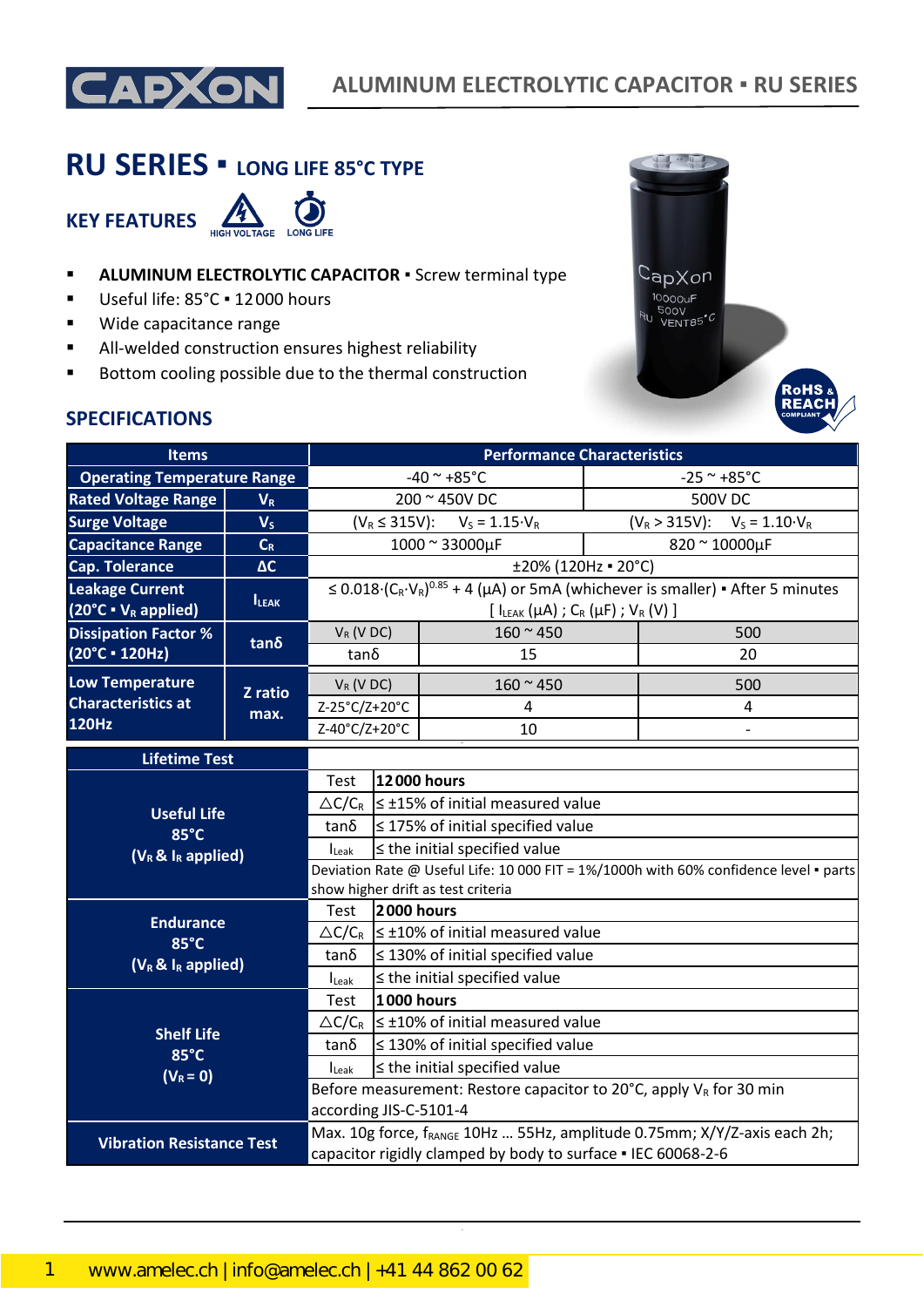

| $V_R$<br>(V) | $\mathsf{C}_{\mathsf{R}}$<br>$(\mu F)$ | øD<br>(mm) | L<br>(mm) | Typ. ESR<br>+20°C = 120Hz<br>$(m\Omega)$ | Max. ESR<br>+20°C = 120Hz<br>$(m\Omega)$ | $I_R$ • Max.<br><b>Ripple Current</b><br>+85°C · 120Hz<br>(mA rms) | <b>CapXon Part Number</b> |
|--------------|----------------------------------------|------------|-----------|------------------------------------------|------------------------------------------|--------------------------------------------------------------------|---------------------------|
|              | 3300                                   | 51         | 80        | 33                                       | 60                                       | 8590                                                               | RU332M200R800             |
|              | 3900                                   | 51         | 95        | 28                                       | 51                                       | 9780                                                               | RU392M200R950             |
|              | 4700                                   | 51         | 105       | 24                                       | 42                                       | 11300                                                              | RU472M200RA05             |
|              | 4700                                   | 63.5       | 80        | 24                                       | 42                                       | 11400                                                              | RU472M200S800             |
|              | 5600                                   | 51         | 115       | 20                                       | 36                                       | 12400                                                              | RU562M200RA15             |
|              | 5600                                   | 63.5       | 95        | 20                                       | 36                                       | 12900                                                              | RU562M200S950             |
|              | 6800                                   | 63.5       | 95        | 16                                       | 29                                       | 14000                                                              | RU682M200S950             |
|              | 8200                                   | 63.5       | 115       | 13                                       | 24                                       | 17600                                                              | RU822M200SA15             |
|              | 8200                                   | 76.2       | 95        | 13                                       | 24                                       | 18000                                                              | RU822M200T950             |
|              | 10000                                  | 63.5       | 130       | 11                                       | 20                                       | 19800                                                              | RU103M200SA30             |
| 200          | 10000                                  | 76.2       | 105       | 11                                       | 20                                       | 20000                                                              | RU103M200TA05             |
|              | 12000                                  | 76.2       | 115       | 9                                        | 17                                       | 22300                                                              | RU123M200TA15             |
|              | 15000                                  | 76.2       | 140       | $\overline{7}$                           | 13                                       | 27800                                                              | RU153M200TA40             |
|              | 15000                                  | 89         | 120       | $\overline{\mathcal{I}}$                 | 13                                       | 28400                                                              | RU153M200XA20             |
|              | 18000                                  | 76.2       | 155       | 6                                        | 11                                       | 30500                                                              | RU183M200TA55             |
|              | 18000                                  | 89         | 140       | 6                                        | 11                                       | 31800                                                              | RU183M200XA40             |
|              | 22000                                  | 76.2       | 190       | 5                                        | 9                                        | 34600                                                              | RU223M200TA90             |
|              | 22000                                  | 89         | 170       | 5                                        | 9                                        | 35900                                                              | RU223M200XA70             |
|              | 27000                                  | 76.2       | 220       | $\pmb{4}$                                | 7                                        | 39400                                                              | RU273M200TB20             |
|              | 27000                                  | 89         | 195       | 4                                        | 7                                        | 40600                                                              | RU273M200XA95             |
|              | 33000                                  | 89         | 220       | 3                                        | 6                                        | 45900                                                              | RU333M200XB20             |
|              | 2700                                   | 51         | 80        | 41                                       | 74                                       | 7280                                                               | RU272M250R800             |
|              | 3300                                   | 51         | 80        | 33                                       | 60                                       | 8900                                                               | RU332M250R800             |
|              | 3900                                   | 51         | 105       | 28                                       | 51                                       | 9930                                                               | RU392M250RA05             |
|              | 3900                                   | 63.5       | 80        | 28                                       | 51<br>10000                              |                                                                    | RU392M250S800             |
|              | 4700                                   | 51         | 130       | 24                                       | 42                                       | 11600                                                              | RU472M250RA30             |
|              | 4700                                   | 63.5       | 95        | 24                                       | 42                                       | 11700                                                              | RU472M250S950             |
|              | 5600                                   | 63.5       | 95        | 20                                       | 36                                       | 12300                                                              | RU562M250S950             |
|              | 6800                                   | 63.5       | 115       | 16                                       | 29                                       | 15400                                                              | RU682M250SA15             |
|              | 6800                                   | 76.2       | 95        | 16                                       | 29                                       | 15800                                                              | RU682M250T950             |
|              | 8200                                   | 63.5       | 130       | 13                                       | 24                                       | 17400                                                              | RU822M250SA30             |
| 250          | 8200                                   | 76.2       | 105       | 13                                       | 24                                       | 17600                                                              | RU822M250TA05             |
|              | 10000                                  | 76.2       | 115       | 11                                       | 20                                       | 20200                                                              | RU103M250TA15             |
|              | 10000                                  | 89         | 120       | $11\,$                                   | 20                                       | 22500                                                              | RU103M250XA20             |
|              | 12000                                  | 76.2       | 140       | $\mathsf 9$                              | 17                                       | 24200                                                              | RU123M250TA40             |
|              | 12000                                  | 89         | 120       | $\boldsymbol{9}$                         | 17                                       | 24700                                                              | RU123M250XA20             |
|              | 15000                                  | 76.2       | 160       |                                          | $\overline{7}$<br>13<br>27500            |                                                                    | RU153M250TA60             |
|              | 15000                                  | 89         | 140       | $\boldsymbol{7}$                         | 13                                       | 28300                                                              | RU153M250XA40             |
|              | 18000                                  | 76.2       | 190       | $\boldsymbol{6}$                         | 11                                       | 30600<br>RU183M250TA90                                             |                           |
|              | 18000                                  | 89         | 170       | 6                                        | 11                                       | 31700                                                              | RU183M250XA70             |
|              | 22000                                  | 76.2       | 220       | 5                                        | 9                                        | 34800                                                              | RU223M250TB20             |
|              | 22000                                  | 89         | 195       | 5                                        | 9                                        | 35900                                                              | RU223M250XA95             |
|              | 27000                                  | 89         | 220       | $\sqrt{4}$                               | $7\overline{ }$                          | 40800                                                              | RU273M250XB20             |

CapXon\_Ver. 001 – 03/31/2020 2 Document Number: RU series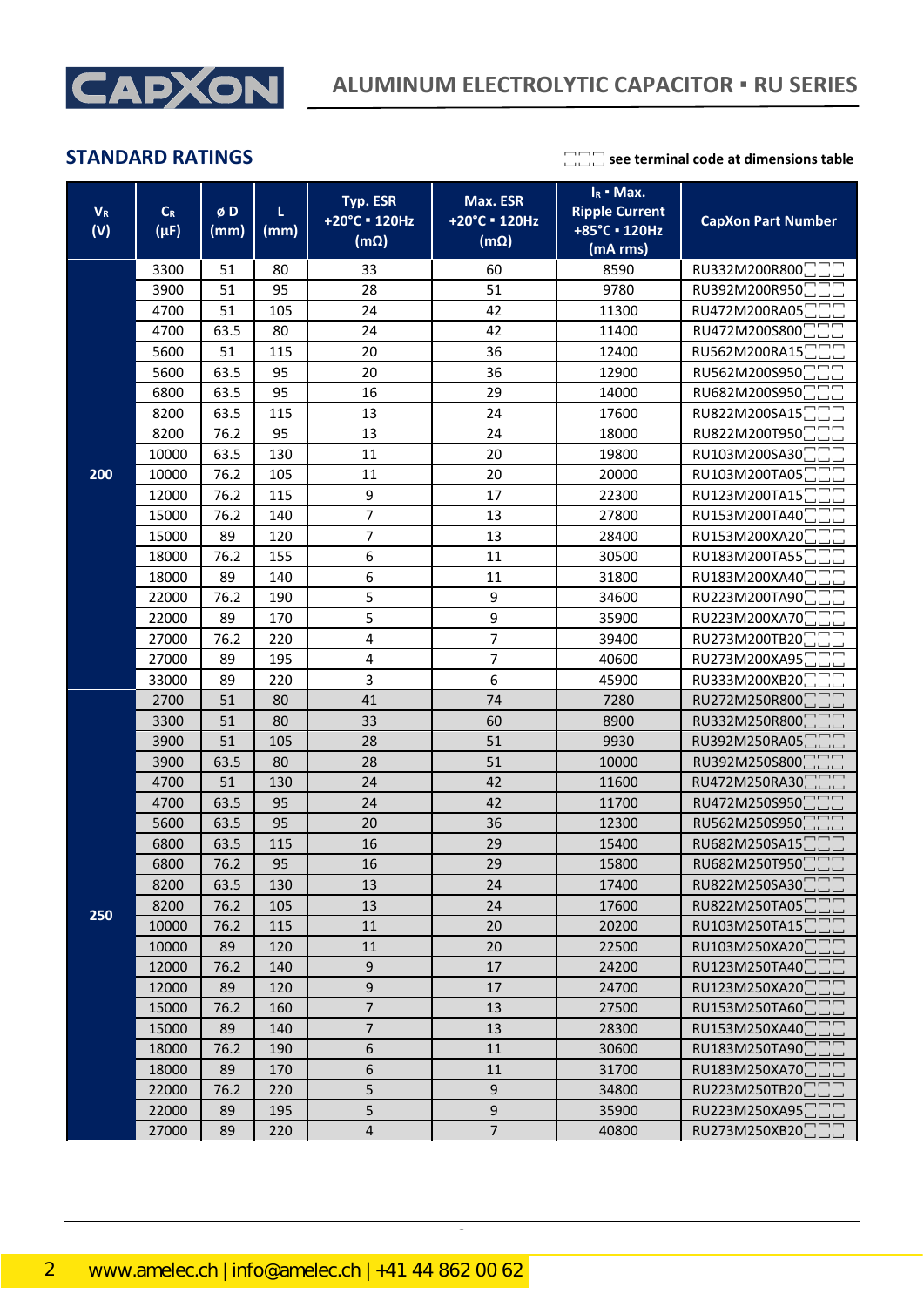

| $V_{R}$<br>(V) | $C_R$<br>$(\mu F)$ | øD<br>(mm) | L<br>(mm) | Typ. ESR<br>+20°C = 120Hz<br>$(m\Omega)$ | $I_R$ • Max.<br>Max. ESR<br><b>Ripple Current</b><br>+20°C = 120Hz<br>+85°C · 120Hz<br>$(m\Omega)$<br>(mA rms) |       | <b>CapXon Part Number</b> |  |
|----------------|--------------------|------------|-----------|------------------------------------------|----------------------------------------------------------------------------------------------------------------|-------|---------------------------|--|
|                | 1500               | 51         | 80        | 72                                       | 130                                                                                                            | 6440  | RU152M350R800             |  |
|                | 1800               | 51         | 80        | 61                                       | 110                                                                                                            | 9510  | RU182M350R800             |  |
|                | 2200               | 51         | 80        | 50                                       | 90                                                                                                             | 9700  | RU222M350R800             |  |
|                | 2200               | 51         | 95        | 50                                       | 90                                                                                                             | 10800 | RU222M350R950             |  |
|                | 2200               | 63.5       | 80        | 50                                       | 90                                                                                                             | 11300 | RU222M350S800             |  |
|                | 2700               | 51         | 95        | 41                                       | 74                                                                                                             | 12000 | RU272M350R950             |  |
|                | 2700               | 63.5       | 80        | 41<br>74<br>60                           |                                                                                                                | 12600 | RU272M350S800             |  |
|                | 3300               | 51         | 115       | 33                                       |                                                                                                                | 14300 | RU332M350RA15             |  |
|                | 3300               | 63.5       | 90        | 33                                       | 60                                                                                                             | 14500 | RU332M350S900             |  |
|                | 3900               | 51         | 130       | 28                                       | 51                                                                                                             | 16200 | RU392M350RA30             |  |
|                | 3900               | 63.5       | 95        | 28                                       | 51                                                                                                             | 16300 | RU392M350S950             |  |
|                | 3900               | 63.5       | 105       | 28                                       | 51                                                                                                             | 16600 | RU392M350SA05             |  |
|                | 4700               | 63.5       | 105       | 24                                       | 42                                                                                                             | 17900 | RU472M350SA05             |  |
|                | 4700               | 76.2       | 95        | 24                                       | 42                                                                                                             | 19300 | RU472M350T950             |  |
| 350            | 5600               | 63.5       | 120       | 20                                       | 36                                                                                                             | 19400 | RU562M350SA20             |  |
|                | 5600               | 76.2       | 95        | 20                                       | 36                                                                                                             | 20200 | RU562M350T950             |  |
|                | 6800               | 63.5       | 140       | 16                                       | 29                                                                                                             | 23200 | RU682M350SA40             |  |
|                | 6800               | 76.2       | 105       | 16                                       | 29                                                                                                             | 23100 | RU682M350TA05             |  |
|                | 6800               | 89         | 100       | 16                                       | 29                                                                                                             | 25000 | RU682M350XA00             |  |
|                | 8200               | 76.2       | 115       | 13                                       | 24                                                                                                             | 25100 | RU822M350TA15             |  |
|                | 8200               | 89         | 120       | 13                                       | 24                                                                                                             | 29600 | RU822M350XA20             |  |
|                | 10000              | 76.2       | 140       | 11                                       | 20                                                                                                             | 32100 | RU103M350TA40             |  |
|                | 10000              | 89         | 120       | 11                                       | 20                                                                                                             | 33200 | RU103M350XA20             |  |
|                | 12000              | 76.2       | 170       | 9                                        | 17                                                                                                             | 35300 | RU123M350TA70             |  |
|                | 12000              | 89         | 140       | 9                                        | 17                                                                                                             | 37300 | RU123M350XA40             |  |
|                | 15000              | 76.2       | 190       | 7                                        | 13                                                                                                             | 41000 | RU153M350TA90             |  |
|                | 15000              | 89         | 160       | 7                                        | 13                                                                                                             | 41900 | RU153M350XA60             |  |
|                | 18000              | 89         | 195       | 6                                        | 11                                                                                                             | 48100 | RU183M350XA95             |  |
|                | 22000              | 89         | 220       | 5                                        | 9                                                                                                              | 50500 | RU223M350XB20             |  |
|                | 1000               | 51         | 80        | 110                                      | 200                                                                                                            | 4600  | RU102M400R800             |  |
|                | 1500               | 51         | 80        | 72                                       | 130                                                                                                            | 7000  | RU152M400R800             |  |
|                | 1800               | 51         | 95        | 61                                       | 110                                                                                                            | 9980  | RU182M400R950             |  |
|                | 2200               | 51         | 100       | 50                                       | 90                                                                                                             | 11200 | RU222M400RA00             |  |
|                | 2200               | 63.5       | 80        | 50                                       | 90                                                                                                             | 11600 | RU222M400S800             |  |
|                | 2700               | 51         | 115       | 41                                       | 74                                                                                                             | 13200 | RU272M400RA15             |  |
|                | 2700               | 63.5       | 95        | 41                                       | 74                                                                                                             | 13900 | RU272M400S950             |  |
| 400            | 3300               | 51         | 130       | 33                                       | 60                                                                                                             | 14600 | RU332M400RA30             |  |
|                | 3300               | 63.5       | 105       | 33                                       | 60                                                                                                             | 15000 | RU332M400SA05             |  |
|                | 3900               | 63.5       | 105       | 28                                       | 51                                                                                                             | 16100 | RU392M400SA05             |  |
|                | 3900               | 76.2       | 95        | 28                                       | 51                                                                                                             | 18300 | RU392M400T950             |  |
|                | 4700               | 63.5       | 130       | 24                                       | 42                                                                                                             | 20200 | RU472M400SA30             |  |
|                | 4700               | 76.2       | 95        | 24                                       | 42                                                                                                             | 20000 | RU472M400T950             |  |
|                | 5600               | 63.5       | 140       | 20                                       | 36                                                                                                             | 21500 | RU562M400SA40             |  |
|                | 5600               | 76.2       | 115       | 20                                       | 36                                                                                                             | 21800 | RU562M400TA15             |  |

CapXon\_Ver. 001 – 03/31/2020 3 Document Number: RU series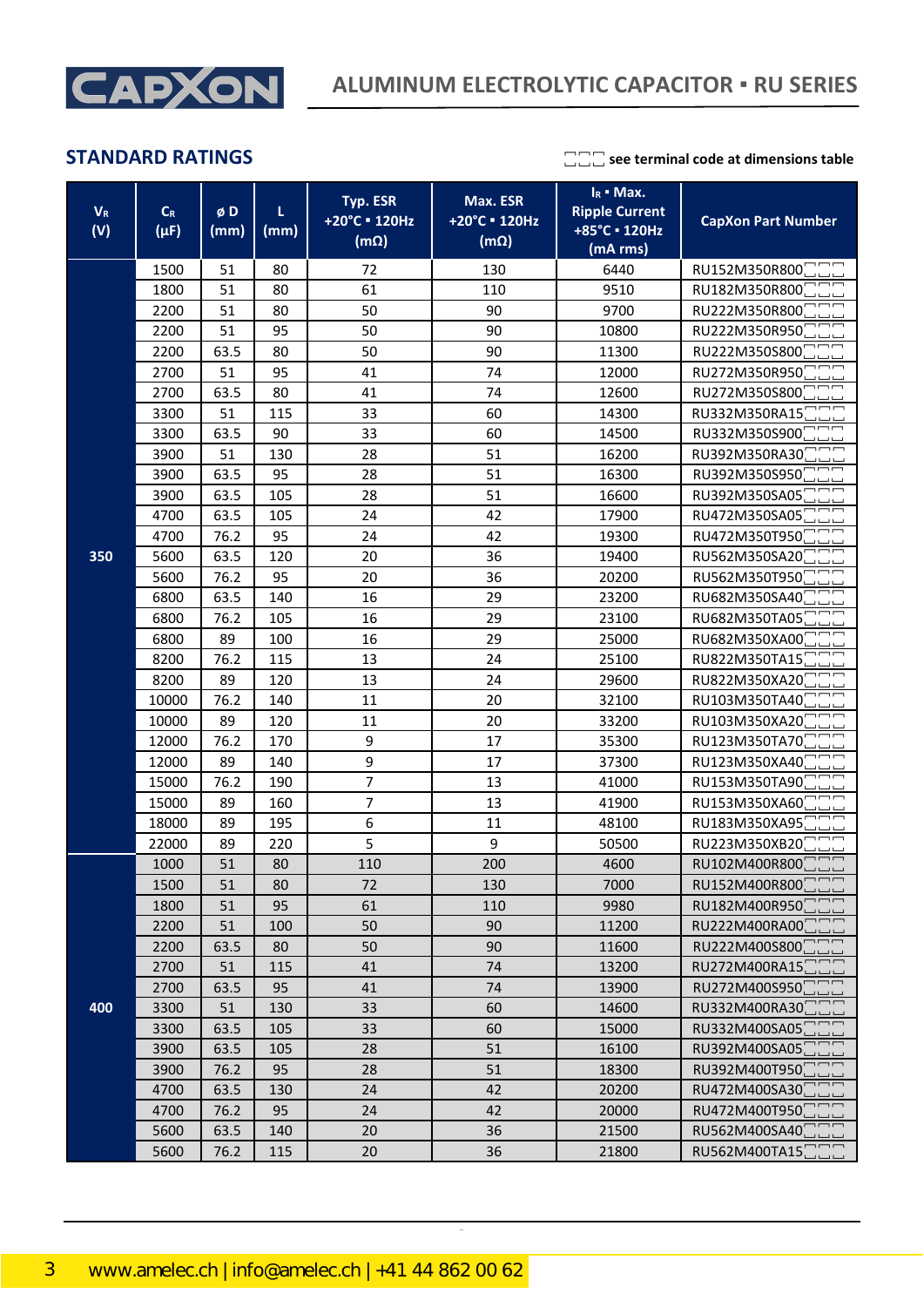

| $V_{R}$<br>(V) | $\mathsf{C}_{\mathsf{R}}$<br>$(\mu F)$ | øD<br>(mm) | L<br>(mm) | <b>Typ. ESR</b><br>+20°C = 120Hz<br>$(m\Omega)$ | Max. ESR<br>+20°C = 120Hz<br>$(m\Omega)$ | $I_R$ • Max.<br><b>Ripple Current</b><br>+85°C · 120Hz<br>(mA rms) | <b>CapXon Part Number</b> |
|----------------|----------------------------------------|------------|-----------|-------------------------------------------------|------------------------------------------|--------------------------------------------------------------------|---------------------------|
|                | 6800                                   | 76.2       | 130       | 16                                              | 29                                       | 25200                                                              | RU682M400TA30             |
|                | 6800                                   | 89         | 120       | 16                                              | 29                                       | 27300                                                              | RU682M400XA20             |
|                | 8200                                   | 76.2       | 155       | 13                                              | 24                                       | 29200                                                              | RU822M400TA55             |
|                | 8200                                   | 89         | 120       | 13                                              | 24                                       | 29100                                                              | RU822M400XA20             |
|                | 10000                                  | 76.2       | 165       | 11                                              | 20                                       | 32500                                                              | RU103M400TA65             |
| 400            | 10000                                  | 89         | 140       | 11                                              | 20                                       | 34700                                                              | RU103M400XA40             |
|                | 12000                                  | 76.2       | 220       | 8                                               | 17                                       | 39500                                                              | RU123M400TB20             |
|                | 12000                                  | 89         | 160       | 8                                               | 17                                       | 38000                                                              | RU123M400XA60             |
|                | 15000                                  | 76.2       | 230       | 7                                               | 13                                       | 42100                                                              | RU153M400TB30             |
|                | 15000                                  | 89         | 180       | $\overline{7}$                                  | 13                                       | 41600                                                              | RU153M400XA80             |
|                | 18000                                  | 89         | 220       | 6                                               | 11                                       | 46400                                                              | RU183M400XB20             |
|                | 1200                                   | 51         | 80        | 94                                              | 170                                      | 7110                                                               | RU122M450R800             |
|                | 1500                                   | 51         | 80        | 72                                              | 130                                      | 7790                                                               | RU152M450R800             |
|                | 1800                                   | 51         | 105       | 61                                              | 110                                      | 9590                                                               | RU182M450RA05             |
|                | 1800                                   | 63.5       | 80        | 61                                              | 110                                      | 9770                                                               | RU182M450S800             |
|                | 2200                                   | 51         | 115       | 50                                              | 90                                       | 11000                                                              | RU222M450RA15             |
|                | 2200                                   | 63.5       | 95        | 50                                              | 90                                       | 11400                                                              | RU222M450S950             |
|                | 2700                                   | 63.5       | 95        | 41                                              | 74                                       | 12600                                                              | RU272M450S950             |
|                | 2700                                   | 76.2       | 95        | 41                                              | 74                                       | 14200                                                              | RU272M450T950             |
|                | 3300                                   | 63.5       | 115       | 33                                              | 60                                       | 14400                                                              | RU332M450SA15             |
|                | 3300                                   | 76.2       | 95        | 33                                              | 60                                       | 15000                                                              | RU332M450T950             |
| 450            | 3900                                   | 63.5       | 130       | 28                                              | 51                                       | 16200                                                              | RU392M450SA30             |
|                | 3900                                   | 76.2       | 105       | 28                                              | 51                                       | 16300                                                              | RU392M450TA05             |
|                | 4700                                   | 76.2       | 115       | 24                                              | 42                                       | 20400                                                              | RU472M450TA15             |
|                | 5600                                   | 76.2       | 130       | 20                                              | 36                                       | 22900                                                              | RU562M450TA30             |
|                | 5600                                   | 89         | 120       | 20                                              | 36                                       | 24200                                                              | RU562M450XA20             |
|                | 6800                                   | 76.2       | 155       | 16                                              | 29                                       | 27300                                                              | RU682M450TA55             |
|                | 8200                                   | 76.2       | 190       | 13                                              | 24                                       | 29600                                                              | RU822M450TA90             |
|                | 8200                                   | 89         | 170       | 13                                              | 24                                       | 30700                                                              | RU822M450XA70             |
|                | 10000                                  | 76.2       | 220       | 11                                              | 20                                       | 32600                                                              | RU103M450TB20             |
|                | 10000                                  | 89         | 170       | 11                                              | 20                                       | 33400                                                              | RU103M450XA70             |
|                | 12000                                  | 89         | 195       | 9                                               | 17                                       | 37700                                                              | RU123M450XA95             |
|                | 820                                    | 51         | 80        | 180                                             | 320                                      | 5090                                                               | RU821M500R800             |
|                | 1000                                   | 51         | 95        | 150                                             | 270                                      | 5800                                                               | RU102M500R950             |
|                | 1200                                   | 51         | 95        | 120                                             | 220                                      | 6570                                                               | RU122M500R950             |
|                | 1200                                   | 63.5       | 80        | 120                                             | 220                                      | 7000                                                               | RU122M500S800             |
|                | 1500                                   | 51         | 115       | 100                                             | 180                                      | 7680                                                               | RU152M500RA15             |
| 500            | 1500                                   | 63.5       | 80        | 100                                             | 180                                      | 7790                                                               | RU152M500S800             |
|                | 1800                                   | 51         | 130       | 83                                              | 150                                      | 8770                                                               | RU182M500RA30             |
|                | 1800                                   | 63.5       | 95        | 83                                              | 150                                      | 8830                                                               | RU182M500S950             |
|                | 2200                                   | 63.5       | 105       | 67                                              | 120                                      | 10000                                                              | RU222M500SA05             |
|                | 2700                                   | 63.5       | 115       | 55                                              | 98                                       | 11500                                                              | RU272M500SA15             |
|                | 2700                                   | 76.2       | 95        | 55                                              | 98                                       | 11900                                                              | RU272M500T950             |
|                | 3300                                   | 63.5       | 140       | 45                                              | 80                                       | 13200                                                              | RU332M500SA40             |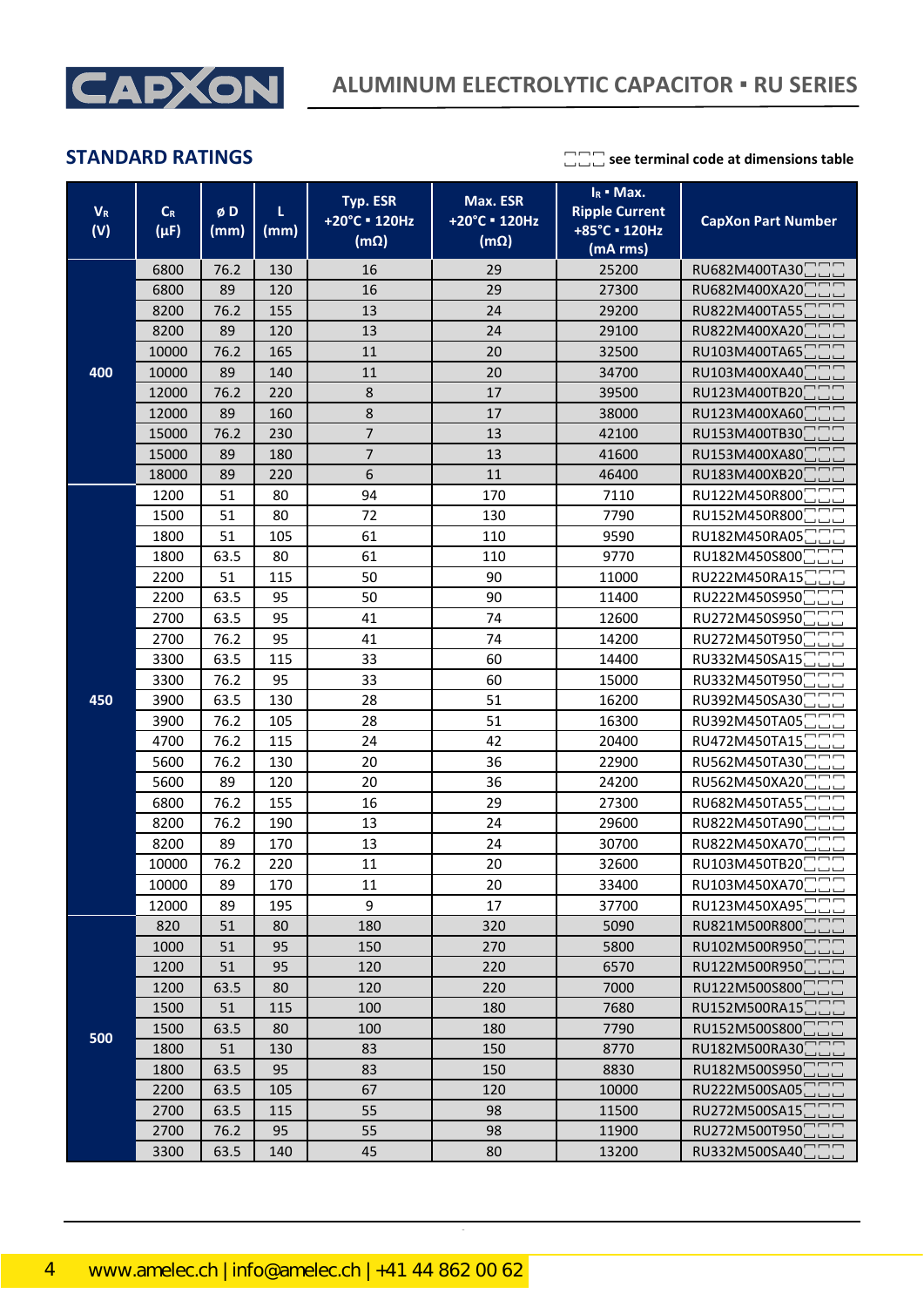

| $V_R$<br>(V) | $C_R$<br>$(\mu F)$ | øD<br>(mm) | (mm) | Typ. ESR<br>+20°C = 120Hz<br>$(m\Omega)$ | Max. ESR<br>+20°C = 120Hz<br>$(m\Omega)$ | $I_R$ • Max.<br><b>Ripple Current</b><br>+85°C = 120Hz<br>(mA rms) | <b>CapXon Part Number</b> |
|--------------|--------------------|------------|------|------------------------------------------|------------------------------------------|--------------------------------------------------------------------|---------------------------|
|              | 3300               | 76.2       | 115  | 45                                       | 80                                       | 13500                                                              | RU332M500TA15□□□          |
|              | 3900               | 76.2       | 130  | 38                                       | 68                                       | 15100                                                              | RU392M500TA30□□□          |
|              | 4700               | 76.2       | 120  | 31                                       | 56                                       | 18700                                                              | RU472M500TA200000         |
|              | 5600               | 76.2       | 165  | 26                                       | 47                                       | 19900                                                              | RU562M500TA65000          |
| 500          | 5600               | 89         | 140  | 26                                       | 47                                       | 20800                                                              | RU562M500XA400000         |
|              | 6800               | 76.2       | 190  | 22                                       | 39                                       | 22800                                                              | RU682M500TA900000         |
|              | 6800               | 89         | 170  | 22                                       | 39                                       | 23500                                                              | RU682M500XA700000         |
|              | 8200               | 76.2       | 220  | 18                                       | 32                                       | 26200                                                              | RU822M500TB200000         |
|              | 8200               | 89         | 195  | 18                                       | 32                                       | 26600                                                              | RU822M500XA95□□□          |
|              | 10000              | 89         | 220  | 15                                       | 27                                       | 30400                                                              | RU103M500XB20□□□          |

## **DIMENSIONS ▪ Ring clamp mounting ▪ All dimensions in mm**





|                 |           | Dimensions (mm) with insulating sleeve | Min. Full             | Max.    | Terminal    |                                      |                       |      |
|-----------------|-----------|----------------------------------------|-----------------------|---------|-------------|--------------------------------------|-----------------------|------|
| <b>Terminal</b> | $D \pm 2$ | $L \pm 3$                              | $L1 \pm 3$            | D1 max. | $A \pm 0.5$ | Thread<br>$\mathsf{ \mathsf{(mm)} }$ | <b>Torque</b><br>(Nm) | code |
| M <sub>5</sub>  | 51        | $50 \approx 140$                       | $56.5 \approx 146.5$  | 10.3    | 22          | 8                                    | 2                     | A50  |
| M <sub>5</sub>  | 63.5      | $80 \approx 140$                       | $86.5 \approx 146.5$  | 10.3    | 28.6        | 8                                    | 2                     | A50  |
| M <sub>5</sub>  | 63.5      | $80 \approx 140$                       | $86.5 \approx 146.5$  | 13      | 28.6        | 8                                    | $\mathcal{P}$         | A53  |
| M <sub>5</sub>  | 76.2      | $100 \approx 240$                      | $106.5 \approx 246.5$ | 10.3    | 31.8        | 12                                   | 2.5                   | A50  |
| M <sub>5</sub>  | 76.2      | $100 \approx 240$                      | $106.5 \approx 246.5$ | 13      | 31.8        | 12                                   | 2.5                   | A53  |
| <b>M6</b>       | 76.2      | $100 \approx 240$                      | $106.5 \approx 246.5$ | 13      | 31.8        | 12                                   | 2.5                   | A63  |
| M6              | 76.2      | $100 - 240$                            | $106.5 \approx 246.5$ | 17.5    | 31.8        | 12                                   | 2.5                   | A67  |
| M6              | 89        | $100 \approx 240$                      | $106.5 \approx 246.5$ | 13      | 31.8        | 12                                   | 2.5                   | A63  |
| M6              | 89        | $100 - 240$                            | $106.5 \approx 246.5$ | 17.5    | 31.8        | 12                                   | 2.5                   | A67  |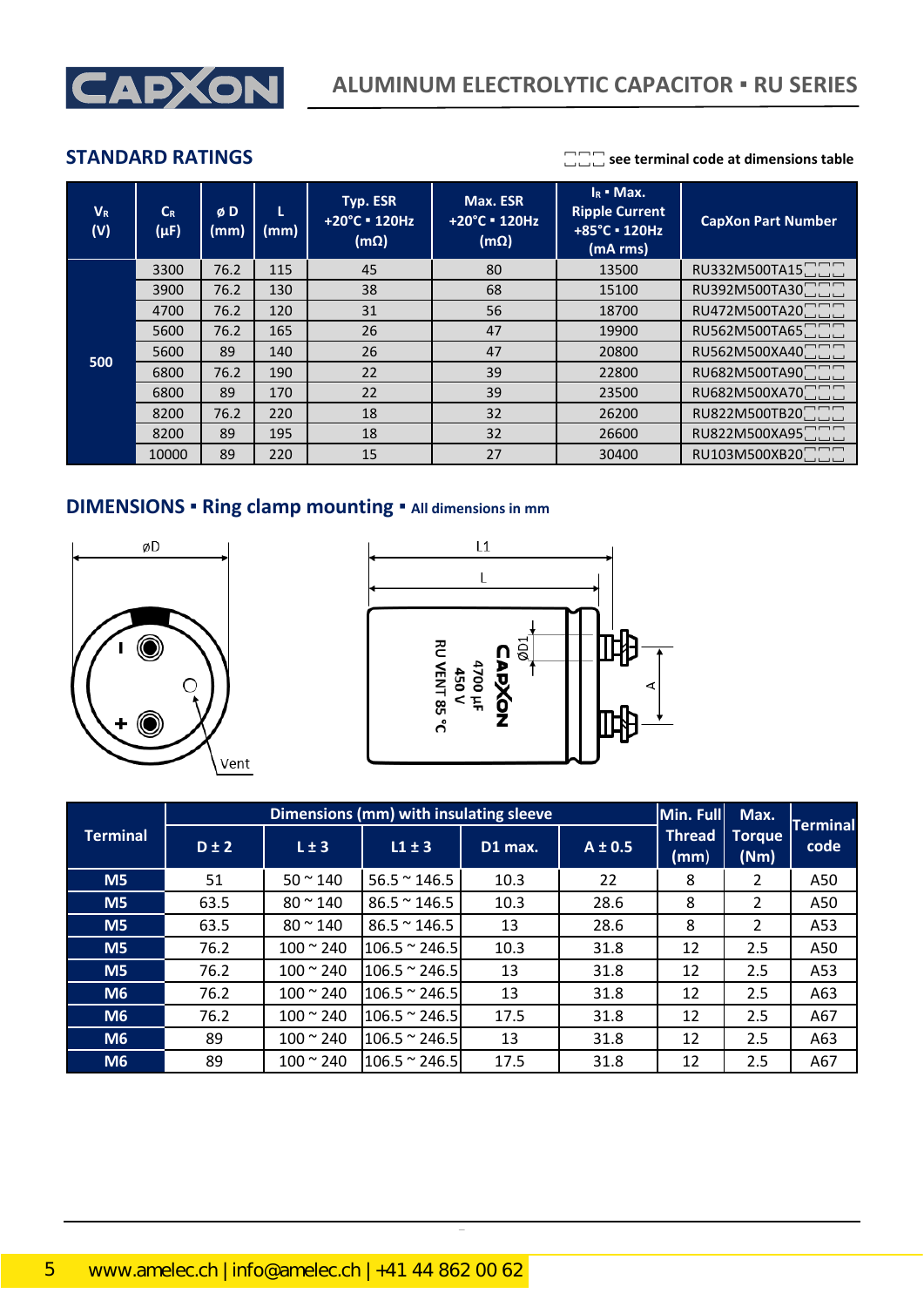

### **DIMENSIONS ▪ Threaded stud mounting ▪ All dimensions in mm**







|                 |           | Dimensions (mm) with insulating sleeve | Min. Full             | Max.       | <b>Terminal</b>   |                |                |                       |                       |      |
|-----------------|-----------|----------------------------------------|-----------------------|------------|-------------------|----------------|----------------|-----------------------|-----------------------|------|
| <b>Terminal</b> | $D \pm 2$ | $L \pm 3$                              | $L1 \pm 3$            | $L2 \pm 1$ | <b>D1</b><br>max. | D <sub>2</sub> | $A \pm$<br>0.5 | <b>Thread</b><br>(mm) | <b>Torque</b><br>(Nm) | code |
| M <sub>5</sub>  | 51        | $50 \approx 140$                       | $56.5 \approx 146.5$  | 16         | 10.3              | M12            | 22             | 8                     | 2                     | E50  |
| M <sub>5</sub>  | 63.5      | $80 \, \degree \, 140$                 | $86.5 \approx 146.5$  | 16         | 10.3              | M12            | 28.6           | 8                     | 2                     | E50  |
| M <sub>5</sub>  | 63.5      | $80 \approx 140$                       | $86.5 \approx 146.5$  | 16         | 13                | M12            | 28.6           | 8                     | 2                     | E53  |
| M <sub>5</sub>  | 76.2      | $100 - 240$                            | $106.5 \approx 246.5$ | 16         | 10.3              | M12            | 31.8           | 12                    | 2.5                   | E50  |
| M <sub>5</sub>  | 76.2      | $100 \times 240$                       | $106.5 \approx 246.5$ | 16         | 13                | M12            | 31.8           | 12                    | 2.5                   | E53  |
| M <sub>6</sub>  | 76.2      | $100 \times 240$                       | $106.5 \approx 246.5$ | 16         | 13                | M12            | 31.8           | 12                    | 2.5                   | E63  |
| M <sub>6</sub>  | 76.2      | $100 \times 240$                       | $106.5 \approx 246.5$ | 16         | 17.5              | M12            | 31.8           | 12                    | 2.5                   | E67  |
| M <sub>6</sub>  | 89        | $100 \approx 240$                      | $106.5 \approx 246.5$ | 16         | 13                | M12            | 31.8           | 12                    | 2.5                   | E63  |
| M <sub>6</sub>  | 89        | $100 \times 240$                       | $106.5 \approx 246.5$ | 16         | 17.5              | M12            | 31.8           | 12                    | 2.5                   | E67  |

### **ACCESSORIES**

- The capacitors are supplied with suitable screws, serrated washers and plain washers. Accessories are not fastened to the capacitor.
- Suitable ring clamps and further assembly material see packaging information "Accessories".

### **MULTIPLIER K<sup>f</sup> for RIPPLE CURRENT vs. FREQUENCY**

| <b>Frequency (Hz)</b> | 50/60 | 100/120 | 300        | дN            | ≤ JN |
|-----------------------|-------|---------|------------|---------------|------|
|                       | ∪.∪   |         | <b>1.L</b> | ---<br>$\sim$ | . .  |

CapXon\_Ver. 001 – 03/31/2020 6 Document Number: RU series